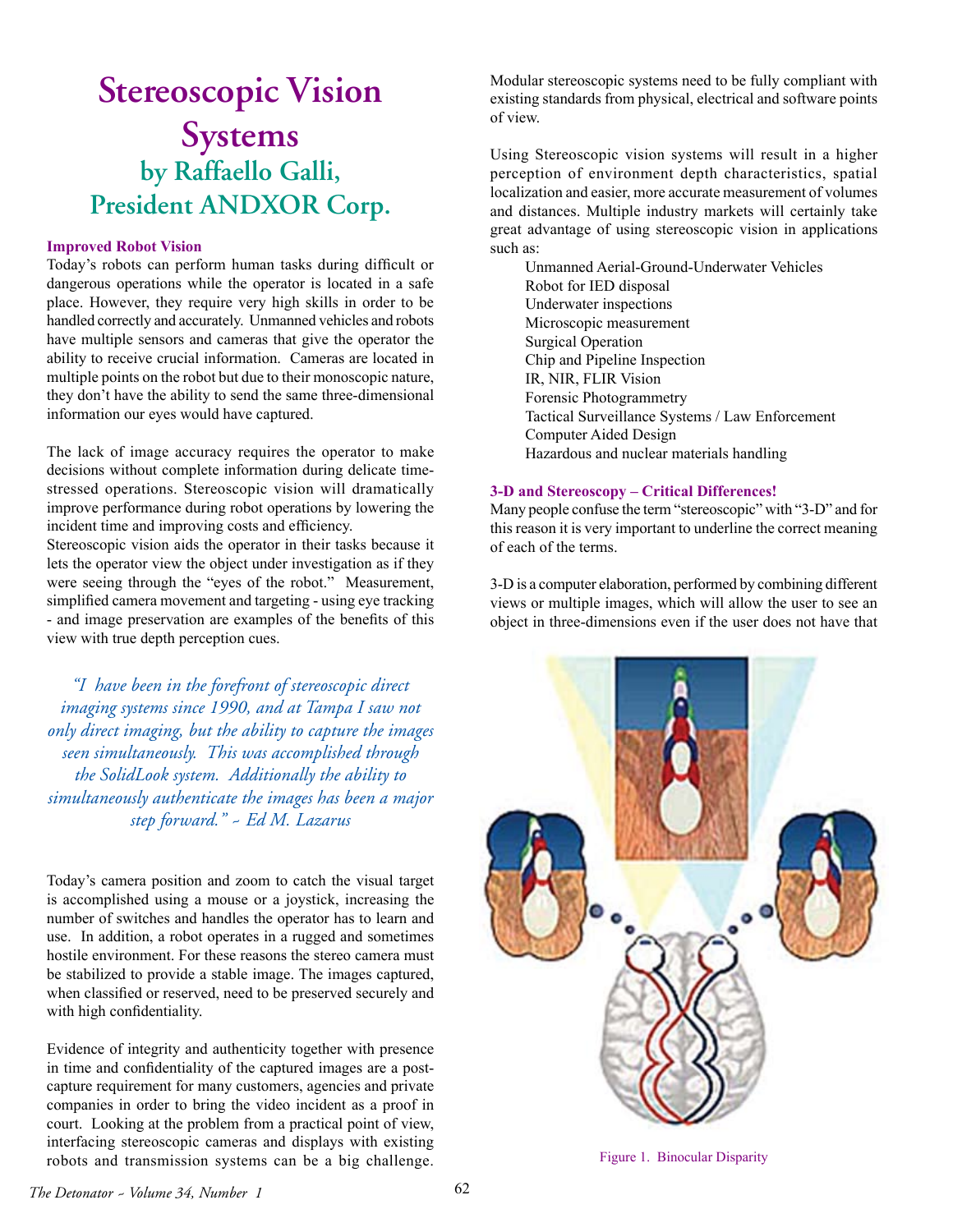capability (for example seeing only from one eye). Images will be merged and objects will be created according to data that has been inputted. Every user eye sees the same 3-D image that can be created with stable existing techniques.

The computer will do the job of merging the images and showing an object in 3D. There are tools that can transform 2D orthographic drawings into 3D objects, typically used in CAD applications and other methods that transform 2D to 3D images.

 By contrast, stereoscopy is performed by the human brain when two images from slightly different angles are captured by the left and right eye. Just as

*The estimated cost for bomb detection and related disposal is approximately \$18.00 USD per minute. An incident can last from 30 minutes up to several hours with two hours being the average.*

the stereo sound is not the same for each ear, so the images captured by the eyes are not the same. This is called binocular disparity. Every human being has the capability to see in stereo due to the position of the eyes, while animals that have eyes on the opposite side



of their head do not. Stereoscopy is performed by displaying to human eyes the appropriately angled images.

**A Modular Stereoscopic System** To design a modular true stereoscopic system, two images need to be captured by a stereoscopic camera, synchronized, transmitted, securely stored and displayed - one for each eye respectively. A modular system will work with multiple stereoscopic camera types in input (analog or digital) and allow multiple protocols (dual channel, filed sequential, frame

sequential, etc.) for outputs. The system will also work with multiple auto-stereoscopic displays (lenticular, barrier, as well with holographic and volumetric monitors) supporting multiple stereo output modes. The system will also accept any storage device to preserve the information that needs to be authenticated, time-stamped and encrypted (for high confidentiality).

It is very important to authenticate the images during the incident time to create legal evidence of what has happened and to have the ability to demonstrate that the images were not tampered with or altered; even unintentionally. The information will certainly flow from the camera through the system that will preserve the images and display them at the same time; but also from the eye/head tracking camera through the system to allow the camera movement, zoom and position (hands free).

There are markets where a stereoscopic solution will certainly bring great advantages, including EOD operations. To test this concept, a new integrated, real-time stereoscopic system, including a holographic autostereoscopic monitor (no glasses required), camera movement and position with eye tracking (non wearable) and secure image preservation was created. The solution was tested against a monoscopic system to understand the real advantages in terms of time, security, ability to perform and expense while executing intricate procedures for EOD suppression and disarmament.

Participating companies responsible for creating this system included ANDXOR Corporation, L-3 Communications Display



Figure 3. Modular Stereoscopic System